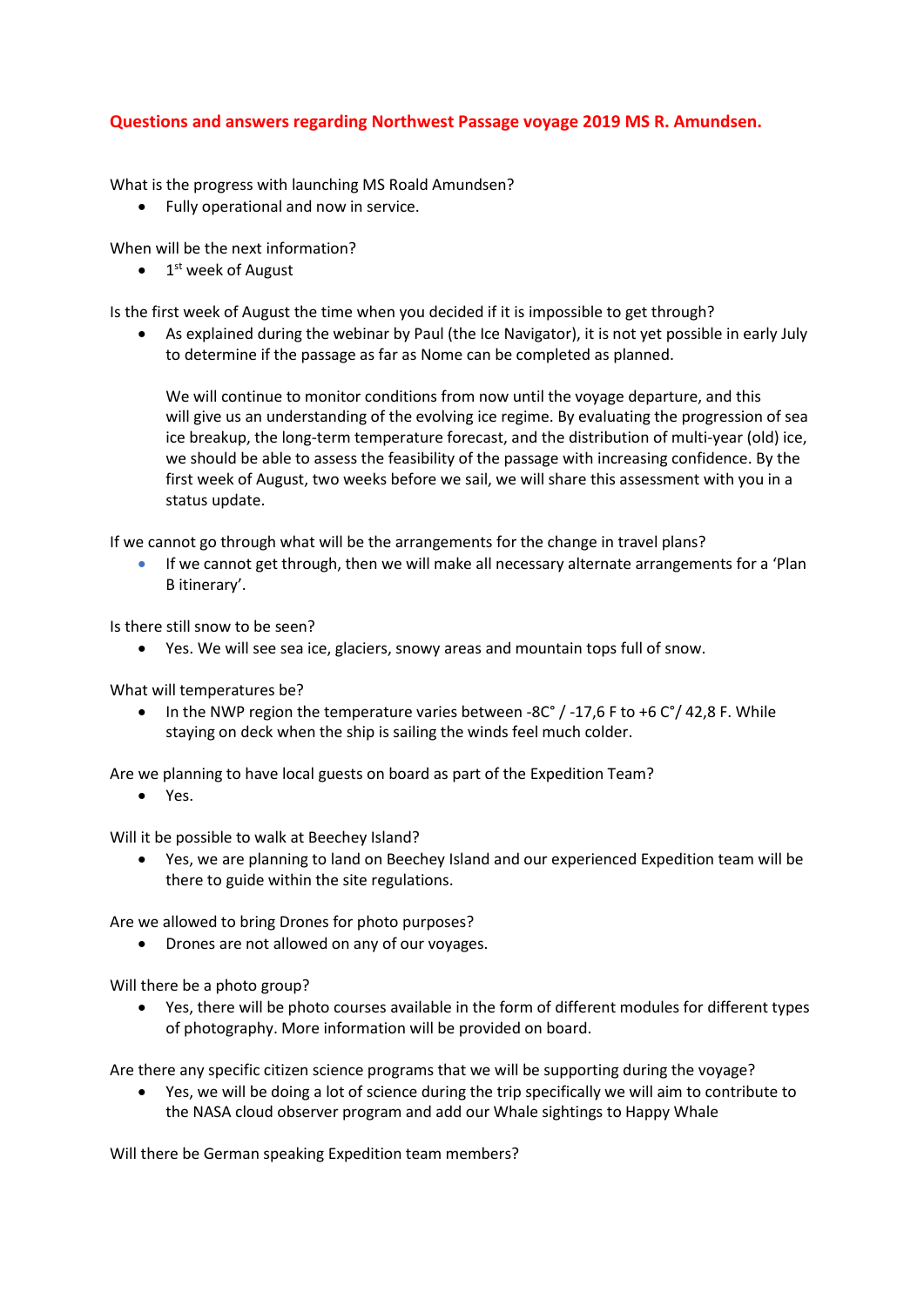Yes, the trip will be English/German and we will have German speaking expedition team members including a simultaneous translator for lectures.

Is it allowed to take Rock samples?

 No, guests cannot take any samples of rocks, feathers, wood, flowers etc. Allowed are only beautiful memories and pictures to take with you.

What cash/currency should we bring?

 You do not need cash on the ship, but for going ashore it will be useful to have some Canadian dollars for buying gifts in the local communities.

What size do the expedition jackets go to and from?

 We have a big range from 3XS to 4XL jackets available for you. You can try the jacket on on board to choose the most suitable size for you.

What are the advantages of MS Roald Amundsen compared to MS Fram in terms of navigation through the NW Passage?

 MS Roald Amundsen has a Polar Class 6 (1A+) ice class and can navigate in higher ice concentrations than MS Fram.

In addition to the Hurtigruten Jacket that is provided what trousers would you recommend

 Waterproof trousers as well as layers for thermal protection underneath. For more information please visit our web page or contact our Customer Sales Centre / Travel agency.

What kind of footwear do we need for landings?

 Guests may borrow a pair of high-quality rubber boots to wear throughout the landings and hikes free of charge. These boots will be kept in the cabin and guests will have their own pair throughout the voyage. Woollen socks are recommended.

Would you recommend bringing mosquito protection?

 For the time of the year we are there mosquitos should not be too bad (June is the peak month). If you are susceptible you might want to bring a repellent with you.

What laundry facilities are available?

 A laundry service is available for an extra charge. Laundry service is included for suite quests only. Dry-cleaning is not possible on any of our expedition ships.

What drinks are available with meals etc?

- All cabin meal plans have full board included in the cabin price. Coffee and tea are included in your cabin price. Other drinks are available for extra charge.
- We have water stations available where guests can fill their aluminium thermos refillable water bottles 24/7.
- For our suite guests we offer beer, house wine, soda and juice free of charge.

What voltage are the plug sockets on the ship?

• The plugs in your cabins are all 220V/50hz. Suites have 110V for shavers. The plugs are continental two pin plugs, which may require an adapter.

Are there multiple power outlets in the cabins?

Yes, there are also USB power sockets.